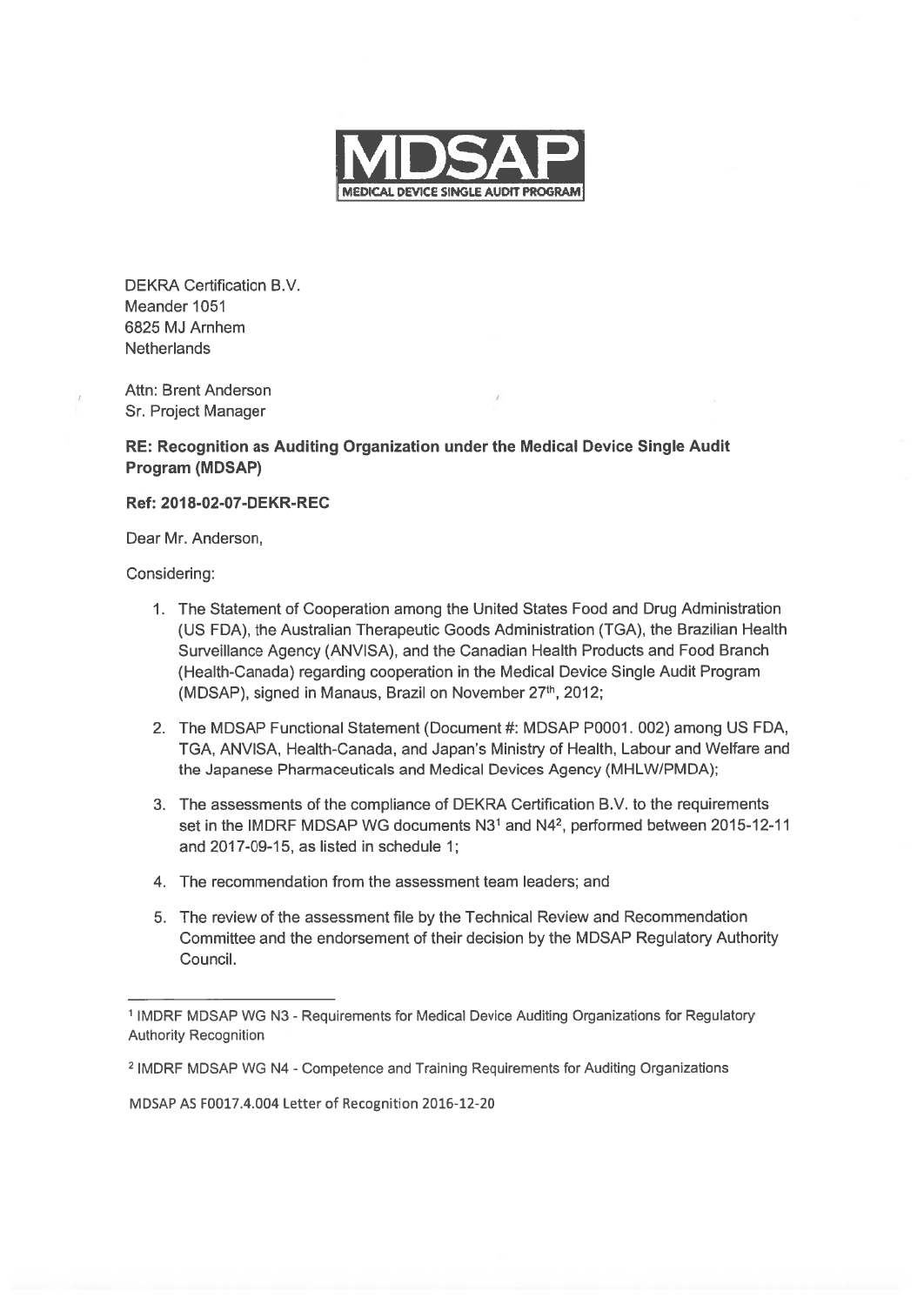

TGA, ANVISA, Health-Canada, MHLW/PMDA and the US FDA, as listed on the Schedule 2, decided to recognize DEKRA Certification B.V. as an auditing organization under the MDSAP.

This decision by the signatories of the Statement of Cooperation and the MDSAP Functional Statement, on 2018-02-07, takes effect the same day.

The recognition is conditional upon continued compliance with MDSAP requirements, and the additional conditions documented in the Schedule <sup>3</sup> (if any), and is valid for <sup>a</sup> period of four (4) years starting on the date of decision and expiring on 2022-02-06.

Note that the effectiveness of corrections and corrective actions for the following nonconformities will be reviewed during the next surveillance assessment or witnessed audit:

- 2016-07-29-ANC-DEKR-01 (CL1)

- 2016-07-29-ANC-DEKR-04 (CL1)

- 2016-07-29-ANC-DEKR-02 (CL1)

- 2016-07-29-ANC-DEKR-03 (CL1)

- 2017-07-14-ANC-DEKR-01 (WA2)

Maria Angela **Angela da Paziki da Bazikia Angela da Pazi**  $\tan \mathbb{R}$   $\mathbb{R}$   $\mathbb{R}$   $\mathbb{R}$   $\mathbb{R}$   $\mathbb{R}$  paz@anvisa gov by paz@anvisa gov br<br>Dados: 2018 02 16 09 05 11 -02'00

Maria Angela da Paz: Chair of the Regulatory Authority Council Date: 2018-02-07

Assessment Program Manager: Marc-Henri Winter, Staff Fellow Postal Address:

> U.S. Food and Drug administration CDRH/OC/DICO 10903 New Hampshire Avenue Bluiding 66, Room 3615 Silver Spring, MD 20993 - USA

Tel.: +1 301-796-6097 Email.: marc-henri.winter@fda.hhs.gov

MDSAP AS F0017.4.004 Letter of Recognition 2016-12-20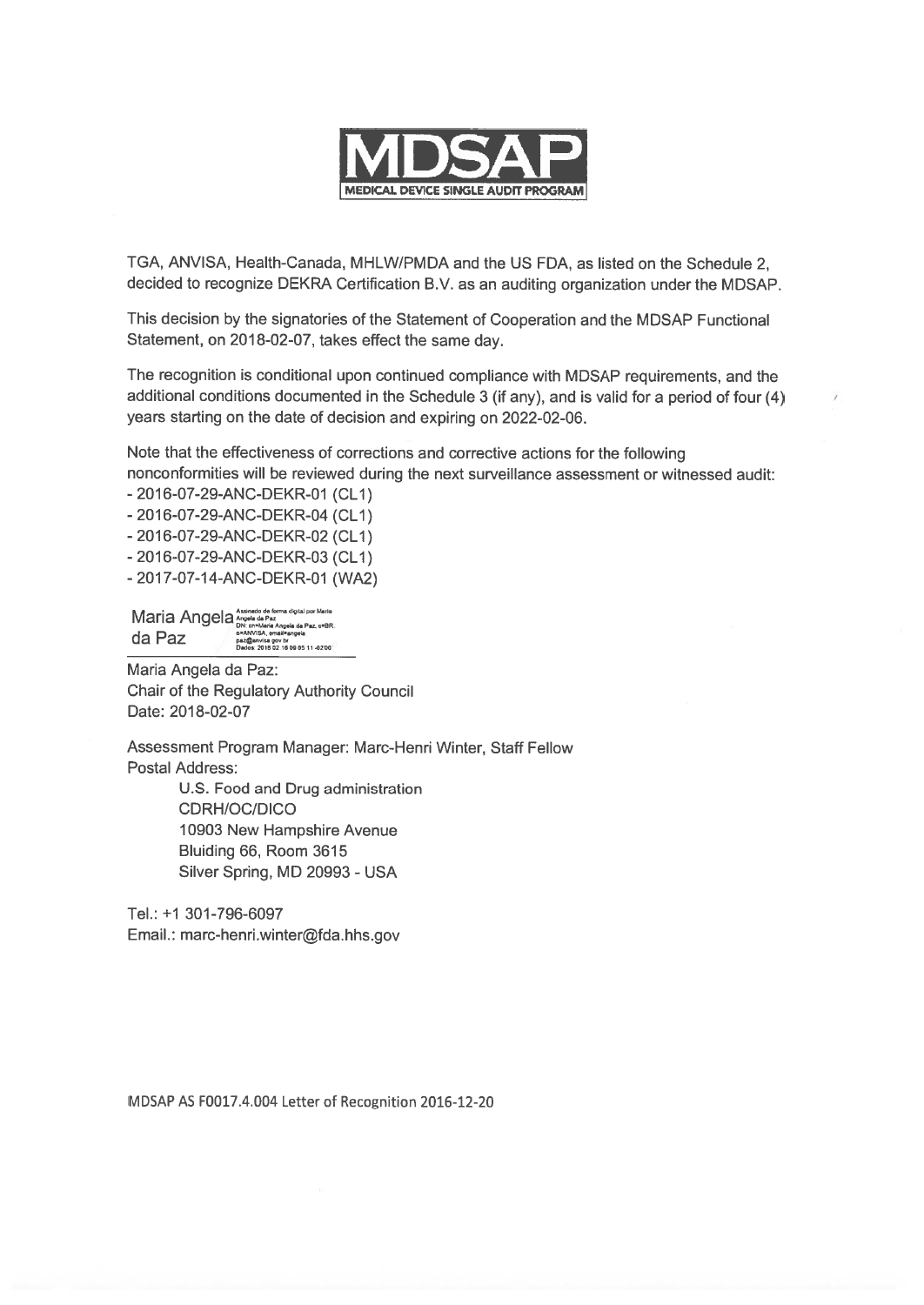

Schedule 1: List of assessment activities supporting the recognition decision Schedule 1: List of assessment activities supporting the recognition decision

| Assessment Report                      | <b>Assessment Starting</b><br>Date | <b>Assessment Ending Date</b>                                                                         | Assessment Activity<br>Type        | <b>Visited Location</b>                                                         |
|----------------------------------------|------------------------------------|-------------------------------------------------------------------------------------------------------|------------------------------------|---------------------------------------------------------------------------------|
| 2016-02-12-ASR-DEKR.001                | $2015 - 12 - 11$                   | 2016-01-12                                                                                            | <b>Aplpication Review</b>          | $\frac{1}{2}$                                                                   |
| 2016-02-12-ASR-DEKR.001                | 2016-02-15                         | 2016-04-07                                                                                            | Stage 1 Assessment                 | ≨                                                                               |
| 2016-04-07-ASR-DEKR.001                | 2016-04-04                         | 2016-04-07                                                                                            | Stage 2 Assessment                 | <b>Head Office</b>                                                              |
| 2016-07-27-ASR-DEKR.001                | 2016-08-27                         | 2016-08-29                                                                                            | Assessment of Critical<br>Location | North Wales, PA 19454 - USA<br>120 Welsh Road, Suite 210<br>(assessed remotely) |
| 2016-08-02-ASR-DEKR.001                | 2016-08-02                         | 2016-08-04                                                                                            | Assessment of Critical<br>Location | Concord, CA 94520 - USA<br>1850 Gateway Blvd Suite                              |
| 2017-02-06-WIT-DEKR-<br>078351396.001  | 2016-02-06                         | 2017-03-27                                                                                            | Witnessed Audit 1                  | ,<br>∕k                                                                         |
| 2017-05-23-WIT-DEKR -<br>030200852.001 | 2017-05-23                         | 2017-07-14                                                                                            | Witnessed Audit 2                  | ż                                                                               |
| 2017-07-31-WIT-DEKR-<br>936754092.002  | 2017-07-31                         | 2017-09-15                                                                                            | Witnessed Audit 3                  | $\sum_{i=1}^{k}$                                                                |
|                                        |                                    | * Witnessed audits take place at a medical device manufacturer, not part of the auditing organization |                                    |                                                                                 |

 $\overline{\mathcal{I}}$ 

MDSAP AS F0017.4.004 Letter of Recognition 2016-12-20 MDSAP AS F0017.4.004 Letter of Recognition 2016-12-20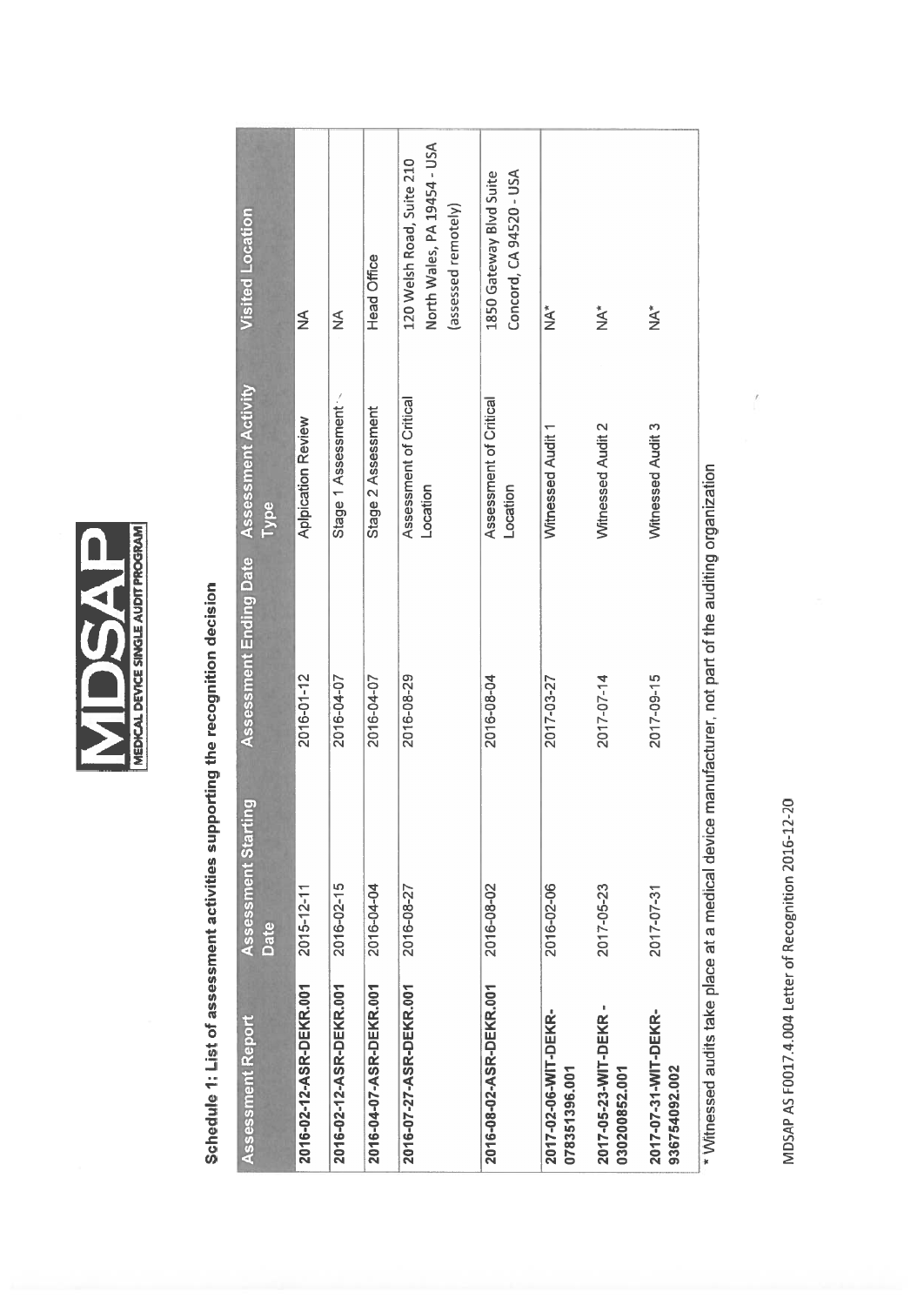

## Schedule 2: Contact information at the recognizing regulatory authorities, by country Schedule 2: Contact information at the recognizing regulatory authorities, by country

| Country                           | Contact Information at the Recognizing Regulatory Authority                                                                                                                                                                                                                                                                                                    |                                                                                                                                                                                                                                          |
|-----------------------------------|----------------------------------------------------------------------------------------------------------------------------------------------------------------------------------------------------------------------------------------------------------------------------------------------------------------------------------------------------------------|------------------------------------------------------------------------------------------------------------------------------------------------------------------------------------------------------------------------------------------|
| <b>Australia</b><br><b>Brazil</b> | ANVISA - Brazilian Health Regulatory Agency<br>Australian Government Department of Health<br>Therapeutic Goods Administration (TGA)<br>Setor de Indústria e Abastecimento (SIA)<br>Trecho 5, Area Especial 57 / Lote 200<br>Office of Manufacturing Quality<br>CEP 71205-050<br>2606<br>Woden ACT<br>Brasilia (DF)<br><b>PO Box 100</b><br>Australia<br>Brazil |                                                                                                                                                                                                                                          |
| Canada                            | Health Products and Food Branch<br><b>Products Directorate</b><br>Ottawa, Ontario K1A 0K9<br>Address Locator: 3106B<br>Medical Device Bureau<br><b>Health Canada</b><br>Therapeutic<br>Canada                                                                                                                                                                  |                                                                                                                                                                                                                                          |
| Japan                             | Pharmaceutical Safety and Environmental Health Bureau<br>1-2-2, Kasumigaseki, Chiyoda-ku, Tokyo 1008616 Japan<br>Japan's Ministry of Health, Labour and Welfare<br>Ministry of Health, Labour and Welfare<br>Medical Device Evaluation Division,                                                                                                               | Office of Manufacturing/Quality and Compliance- Division of<br>Shin-kasumigaseki Bldg. 3-3-2 Kasumigaseki, Chiyoda-ku,<br>Pharmaceuticals and Medical Devices Agency<br>Registered Certification Body Assessment<br>Tokyo 100-0013 Japan |
| United states of America          | Office of Compliance / Division of International Compliance Operations / Medical Device Single Audit Program<br>Center of Device and Radiological Health<br>Food and Drug Administration (FDA)<br>10903 New Hampshire Avenue<br>MD 20993<br>Silver Spring<br>SSQ                                                                                               |                                                                                                                                                                                                                                          |

MDSAP AS F0017.4.004 Letter of Recognition 2016-12-20 MDSAP AS F0017.4.004 Letter of Recognition 2016-12-20